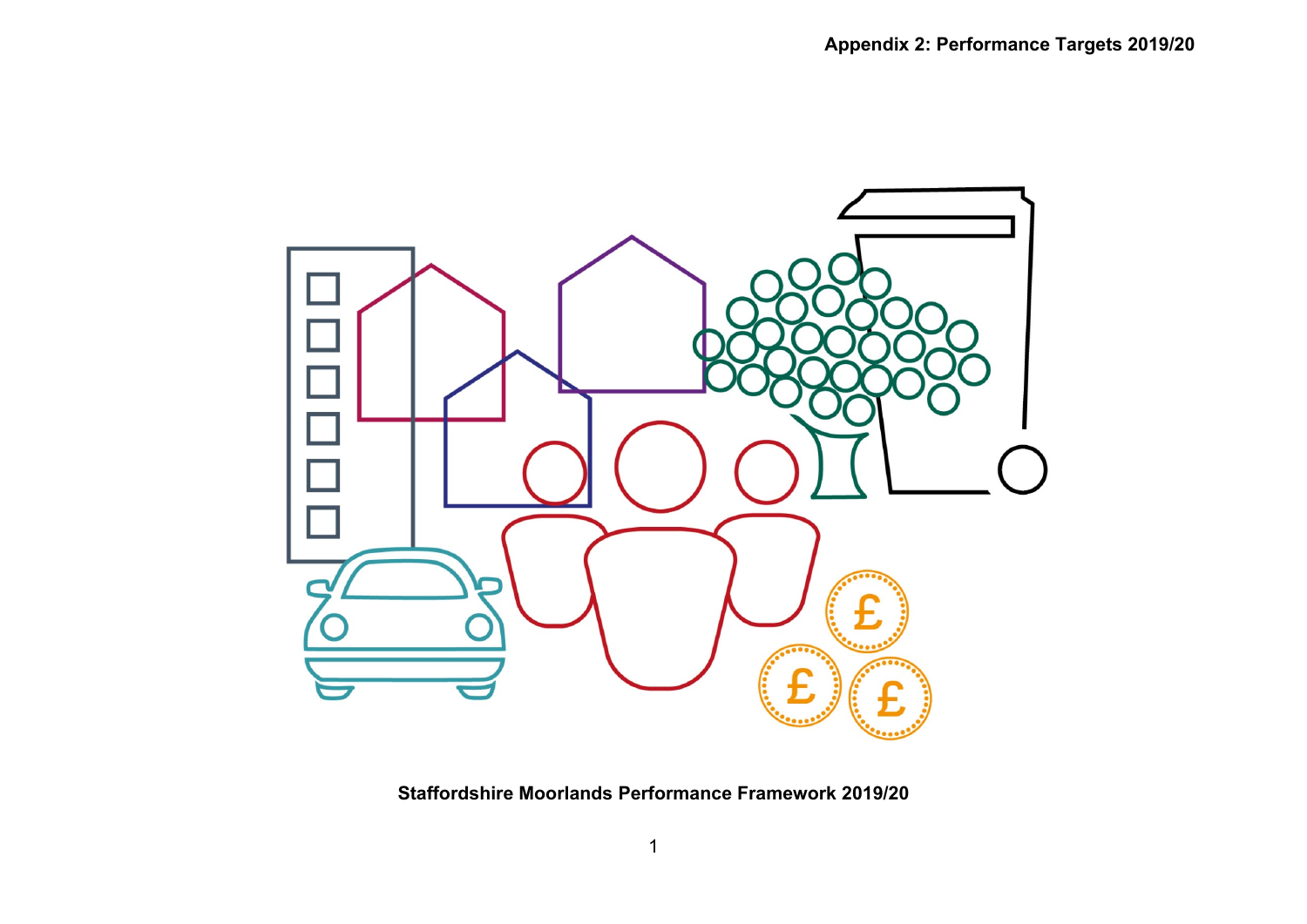

### **Aim 1: Help create a safer and healthier environment for our communities to live and work**

| <b>Measure</b>                                                          | Reported                                                                                        | 2017-18                                                                                        | 2018-19                                         | 2018-19                         | 2019-20       | 2020-21       | 2021-22       |  |
|-------------------------------------------------------------------------|-------------------------------------------------------------------------------------------------|------------------------------------------------------------------------------------------------|-------------------------------------------------|---------------------------------|---------------|---------------|---------------|--|
|                                                                         |                                                                                                 | <b>Result</b>                                                                                  | <b>Result</b>                                   | <b>Target</b>                   | <b>Target</b> | <b>Target</b> | <b>Target</b> |  |
| Objective: Increased supply of good quality affordable homes            |                                                                                                 |                                                                                                |                                                 |                                 |               |               |               |  |
| Housing Benefits Processing: Time taken to                              | Monthly                                                                                         | $a)$ 19.21                                                                                     | a)22.34                                         | a)18 days                       | a) $18$ days  | a) $18$ days  | a) 18 days    |  |
| process a) new claims b) change of<br>circumstances                     |                                                                                                 | b) 6.74                                                                                        | b)10.52                                         | $b)$ 7 days                     | b) 7 days     | b) $7$ days   | b) 7 days     |  |
| Number of households in temporary<br>accommodation                      | Monthly                                                                                         | 10                                                                                             | 11                                              | 10                              | 10            | <b>TBD</b>    | <b>TDB</b>    |  |
|                                                                         |                                                                                                 | The additional duties of the homeless reduction act have seen an increase in the use of TA.    |                                                 |                                 |               |               |               |  |
|                                                                         |                                                                                                 | We are aware that the MHCLG are looking to implement national performance targets for          |                                                 |                                 |               |               |               |  |
|                                                                         | reducing TA which will link to funding and it would be preferable to wait until these are known |                                                                                                |                                                 |                                 |               |               |               |  |
|                                                                         |                                                                                                 |                                                                                                |                                                 | before setting 2020 and onwards |               |               |               |  |
| NEW: % of cases resolved without progressing<br>to a full homeless case | Monthly                                                                                         | <b>New</b>                                                                                     | 98.63%                                          | 95%                             | 95%           | <b>TBD</b>    | <b>TBD</b>    |  |
|                                                                         |                                                                                                 | We are aware that the MHCLG are looking to implement national performance targets for          |                                                 |                                 |               |               |               |  |
|                                                                         |                                                                                                 | prevention & relief duties which will link to funding and it would be preferable to wait until |                                                 |                                 |               |               |               |  |
|                                                                         |                                                                                                 |                                                                                                | these are known before setting 2020 and onwards |                                 |               |               |               |  |
| % of active housing register applicants in                              | Annual                                                                                          | 9.43%                                                                                          | 20.58%                                          | Establish                       | 15%           | 15%           | 15%           |  |
| priority need (classes A and B) who have been                           |                                                                                                 |                                                                                                |                                                 | new                             |               |               |               |  |
| registered in excess of 6 months                                        |                                                                                                 |                                                                                                |                                                 | <b>Baseline</b>                 |               |               |               |  |
| Housing Benefits Processing: % of cases<br>determined correctly         | Annual                                                                                          | 99.8%                                                                                          | 99.81%                                          | 99.5%                           | 99.5%         | 99.5%         | 99.5%         |  |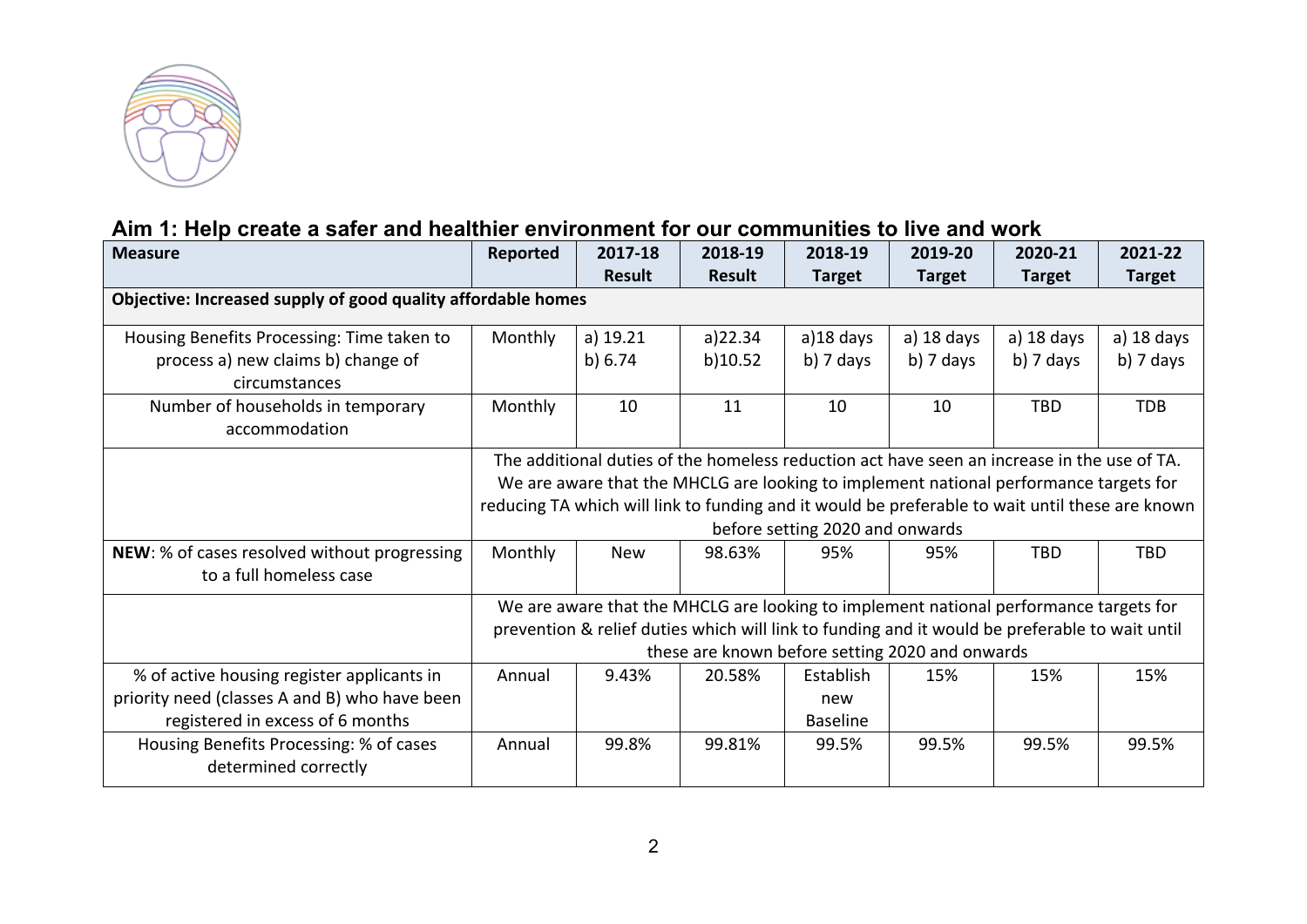| <b>Measure</b>                                                                                    | Reported  | 2017-18<br><b>Result</b> | 2018-19<br><b>Result</b> | 2018-19<br><b>Target</b>                                                                       | 2019-20<br><b>Target</b> | 2020-21<br><b>Target</b> | 2021-22<br><b>Target</b> |
|---------------------------------------------------------------------------------------------------|-----------|--------------------------|--------------------------|------------------------------------------------------------------------------------------------|--------------------------|--------------------------|--------------------------|
| Objective: Provision of sports facilities and leisure opportunities focused upon improving health |           |                          |                          |                                                                                                |                          |                          |                          |
| Level of external funding awarded to support                                                      | Quarterly | £75,000                  | £50k                     | 33% success                                                                                    | 33% success              | 33% success              | 33% success              |
| the physical activity and sport strategy and                                                      |           |                          |                          | rate.                                                                                          | rate.                    | rate.                    | rate.                    |
| number of bids                                                                                    |           |                          |                          | Minimum                                                                                        | Minimum                  | Minimum                  | Minimum                  |
|                                                                                                   |           |                          |                          | £50k                                                                                           | £60k                     | £60k                     | £60k                     |
| Number of voluntary clubs/organisations                                                           | Annual    | <b>New</b>               | 4                        | 4                                                                                              | 4 from 5                 | 5                        | 6                        |
| supported with funding applications                                                               |           |                          |                          |                                                                                                |                          |                          |                          |
| Number of new sports participation programmes<br>created in priority areas                        | Annual    | <b>New</b>               | 5                        | 4                                                                                              | 5                        | 6                        | 7                        |
| Number of new volunteering programmes created<br>in priority areas                                | Annual    | <b>New</b>               | $\Omega$                 | $\overline{2}$                                                                                 | Establish<br>baseline    | TBD                      | <b>TBD</b>               |
|                                                                                                   |           |                          |                          | We are still in the infancy of delivering programmes in the priority areas identified for each |                          |                          |                          |
|                                                                                                   |           |                          |                          | council, and have been affected by staffing issues throughout the year; therefore we have not  |                          |                          |                          |
|                                                                                                   |           |                          |                          | been in a position to meet the targets set in 2018-19. By setting a baseline in 2019-20, it    |                          |                          |                          |
|                                                                                                   |           |                          |                          | would give the team time to refocus their efforts in the priority areas we have commenced      |                          |                          |                          |
|                                                                                                   |           |                          |                          | work, leading to the targets being reviewed for 2020-21.                                       |                          |                          |                          |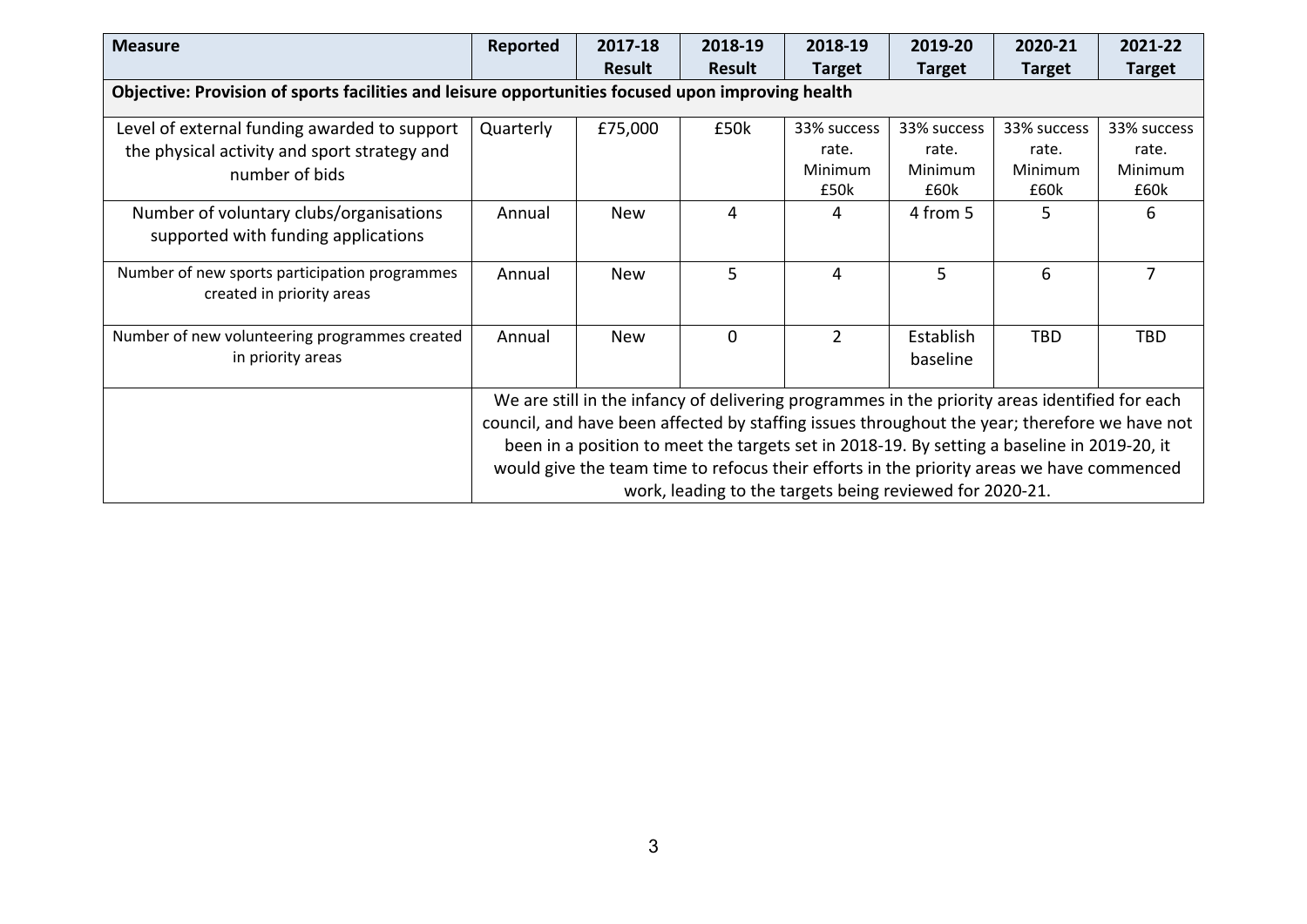

# **Aim 2: Meet financial challenges and provide value for money**

| <b>Measure</b>                                                                                                                       | Reported | 2017-18<br><b>Result</b>                       | 2018-19<br><b>Result</b>                  | 2018-19<br><b>Target</b>                                                                                             | 2019-20<br><b>Target</b>                                      | 2020-21<br><b>Target</b>                                        | 2021-22<br><b>Target</b>   |
|--------------------------------------------------------------------------------------------------------------------------------------|----------|------------------------------------------------|-------------------------------------------|----------------------------------------------------------------------------------------------------------------------|---------------------------------------------------------------|-----------------------------------------------------------------|----------------------------|
| Objective: Ensure our services are easily available to all our residents in the appropriate channels and provided 'right first time' |          |                                                |                                           |                                                                                                                      |                                                               |                                                                 |                            |
| No. / % of interactions: a) phone b)<br>face to face c) web                                                                          | Monthly  | a) 38,972 39%<br>b) 23,587 24%<br>c) 37285 37% | a)41306 39%<br>b)24541 23%<br>c)39763 38% | a) 40%<br>b) 25%<br>c) 35%                                                                                           | a) 37% from<br>35%<br>b)23% from<br>20%<br>c) 40% from<br>45% | a)35% from<br>30%<br>$b)20%$ from<br>15%<br>$c)45%$ from<br>55% | a) 35%<br>b) 20%<br>c) 45% |
|                                                                                                                                      |          |                                                |                                           | Slight change to % for 19/20 as we continue to roll out the facility to self serve across all service areas          |                                                               |                                                                 |                            |
| Avoidable contact (number taken<br>from customer portal)                                                                             | Annual   | <b>New</b>                                     | Not<br>available                          | Establish<br>New Baseline                                                                                            | <b>TBD</b>                                                    | <b>TBD</b>                                                      | <b>TBD</b>                 |
|                                                                                                                                      |          |                                                |                                           | EG4 adding facility to report on avoidable contact - available June 2019                                             |                                                               |                                                                 |                            |
| Satisfaction with customer services<br>(Joint Alliance Measure)                                                                      | Annual   | Positive                                       | 93.75%                                    | Establish<br><b>New</b><br><b>Baseline</b>                                                                           | 92%                                                           | 92%                                                             | 92%                        |
|                                                                                                                                      |          |                                                |                                           | The PI will measure the average of the responses to 4 questions relating to 'satisfaction with<br>customer services' |                                                               |                                                                 |                            |
| Complaint handling: % dealt with<br>within 10 working days                                                                           | Monthly  | 98%                                            | 98%                                       | 97%                                                                                                                  | 97%                                                           | 97%                                                             | 97%                        |
| Complaint handling: % of repeat<br>issues (compares previous month<br>only)                                                          | Monthly  | 4%                                             | 1%                                        | 5%                                                                                                                   | 5%                                                            | 5%                                                              | 5%                         |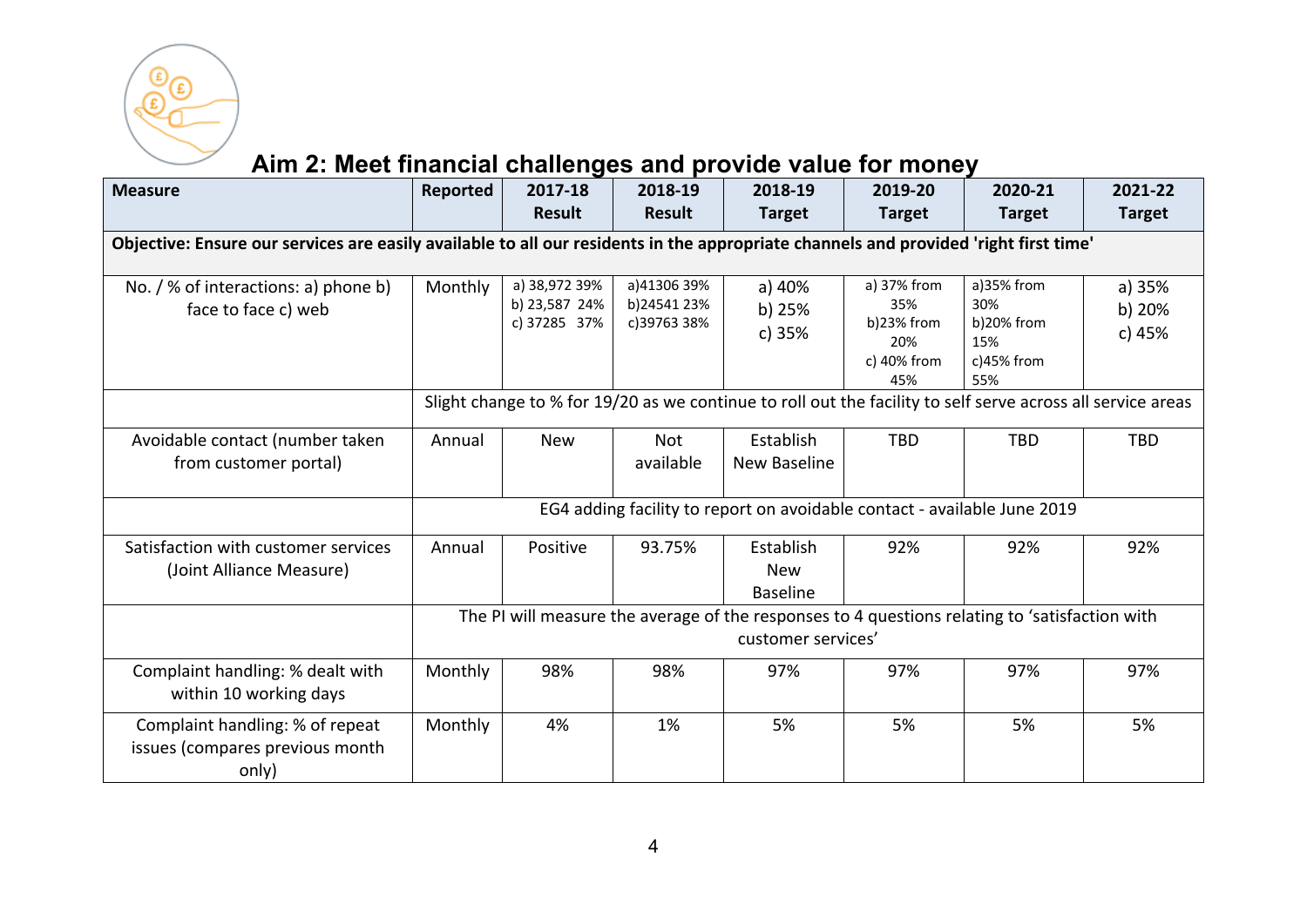| <b>Measure</b>                                                                                | Reported  | 2017-18                                                                                                                                                                                                                                                       | 2018-19        | 2018-19          | 2019-20                                                       | 2020-21               | 2021-22          |  |  |  |
|-----------------------------------------------------------------------------------------------|-----------|---------------------------------------------------------------------------------------------------------------------------------------------------------------------------------------------------------------------------------------------------------------|----------------|------------------|---------------------------------------------------------------|-----------------------|------------------|--|--|--|
|                                                                                               |           | <b>Result</b>                                                                                                                                                                                                                                                 | <b>Result</b>  | <b>Target</b>    | <b>Target</b>                                                 | <b>Target</b>         | <b>Target</b>    |  |  |  |
| FOI requests: % responded to within<br>statutory time frame and number of<br>requests         | Quarterly | 99.09%                                                                                                                                                                                                                                                        | 95%            | 95%              | 95%                                                           | 95%                   | 95%              |  |  |  |
| Website Quality: Socitm Better<br>Connected assessment                                        | Annual    | 3 Stars                                                                                                                                                                                                                                                       | 3 stars        | 4 stars          | 4 stars                                                       | 4 stars               | 4 stars          |  |  |  |
| <b>Objective: More effective use of Council assets</b>                                        |           |                                                                                                                                                                                                                                                               |                |                  |                                                               |                       |                  |  |  |  |
| % & number of council owned<br>business units occupied                                        | Annual    | 84%<br>(32/38)                                                                                                                                                                                                                                                | 97%<br>(37/38) | 92.1%<br>(35/38) | 92.1%<br>(35/38)                                              | 92.1%<br>(35/38)      | 92.1%<br>(35/38) |  |  |  |
|                                                                                               |           | We have a natural turnover of the industrial units. There will be an ongoing programme of<br>refurbishment when the units are empty so it is unlikely that we will continue at 97%. Anything over<br>90% occupancy is a very good rate in commercial property |                |                  |                                                               |                       |                  |  |  |  |
| IT-% network availability                                                                     | Monthly   | 100%                                                                                                                                                                                                                                                          | 100%           | 99%              | 99%                                                           | 99%                   | 99%              |  |  |  |
| IT- % system availability                                                                     | Monthly   | 100%                                                                                                                                                                                                                                                          | 99.93%         | 99%              | 99%                                                           | 99%                   | 99%              |  |  |  |
| Objective: A high performing and well motivated workforce                                     |           |                                                                                                                                                                                                                                                               |                |                  |                                                               |                       |                  |  |  |  |
| Average days sickness absence per<br>FTE (show split between short and<br>long term)          | Monthly   | 9 days                                                                                                                                                                                                                                                        | $4.48$ days    | 9 days           | 7 days from 9<br>days                                         | 7 days from 9<br>days | 7 days           |  |  |  |
|                                                                                               |           |                                                                                                                                                                                                                                                               |                |                  | Target lowered as 2018/19 result has exceeded existing target |                       |                  |  |  |  |
| Average days sickness absence per<br>FTE across the Alliance                                  | Monthly   | <b>New</b>                                                                                                                                                                                                                                                    | 8.31 days      | 9 days           | 9 days                                                        | 9 days                | 9 days           |  |  |  |
| % of Appraisals completed across the<br>workforce (of those due)                              | Annual    | 84%                                                                                                                                                                                                                                                           | 66%            | 100%             | 100%                                                          | 100%                  | 100%             |  |  |  |
| Number of a) workplace accidents and<br>b) RIDDOR reportable / Lost Time<br>(7days) accidents | Annual    | a) 28 b) 5<br>Joint                                                                                                                                                                                                                                           | a)23 b)4       | a) < 28<br>b)0   | a) < 23<br>b)0                                                | <b>TBD</b>            | <b>TBD</b>       |  |  |  |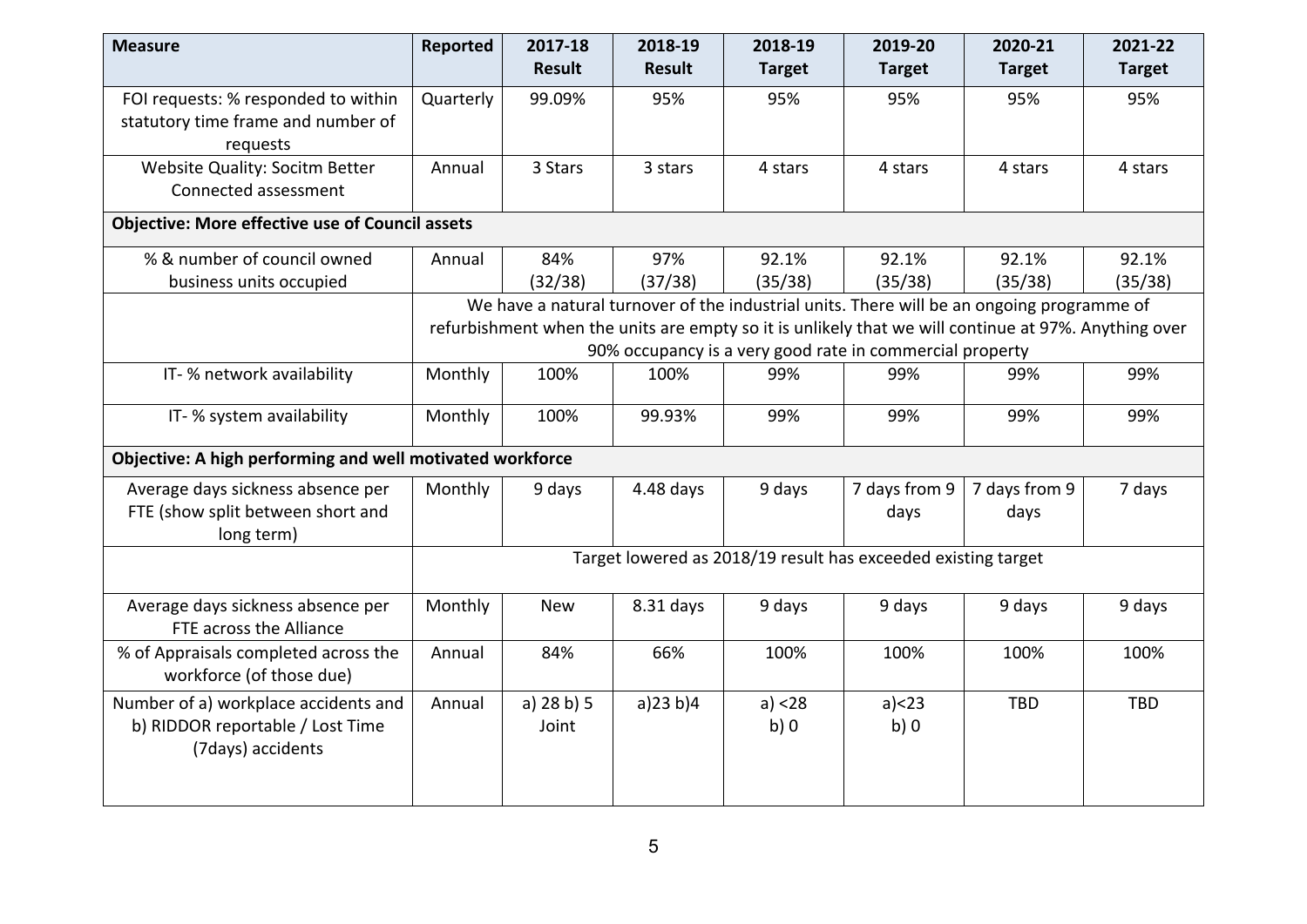| <b>Measure</b>                                                                      | <b>Reported</b> | 2017-18       | 2018-19       | 2018-19                                                                                              | 2019-20       | 2020-21       | 2021-22       |
|-------------------------------------------------------------------------------------|-----------------|---------------|---------------|------------------------------------------------------------------------------------------------------|---------------|---------------|---------------|
|                                                                                     |                 | <b>Result</b> | <b>Result</b> | <b>Target</b>                                                                                        | <b>Target</b> | <b>Target</b> | <b>Target</b> |
| Objective: Effective use of financial and other resources to ensure value for money |                 |               |               |                                                                                                      |               |               |               |
| Number & % of press releases taken                                                  | Annual          | 46 issued     | 48 issued     | 90%                                                                                                  | 94% from      | 94% from      | 94%           |
| up in local media                                                                   |                 | 96% take up   | 92% take up   |                                                                                                      | 90%           | 90%           |               |
| Number of twitter followers                                                         | Quarterly       | 1576          | 1768          | 1675                                                                                                 | 1875 from     | 1975 from     | 2075          |
|                                                                                     |                 |               |               |                                                                                                      | 1775          | 1875          |               |
| Number of Facebook followers                                                        | Quarterly       | 319           | 689           | 400                                                                                                  | 800 from 500  | 900 from 600  | 1000          |
|                                                                                     |                 |               |               | Increased future targets as 2018/19 exceeded existing target                                         |               |               |               |
|                                                                                     |                 |               |               |                                                                                                      |               |               |               |
| <b>Collection rates: Business rates</b>                                             | Monthly         | 98.54%        | 99.13%        | 98.1%                                                                                                | 98.1%         | 98.2%         | 98.2%         |
| <b>Collection rates: Council Tax</b>                                                | Monthly         | 98.60%        | 98.66%        | 98.1%                                                                                                | 98.1%         | 98.2%         | 98.2%         |
|                                                                                     |                 |               |               |                                                                                                      |               |               |               |
| Collection rates: Sundry Debt (value of                                             | Quarterly       | £110,422.5    | £70,434.48    | 5%                                                                                                   | 5%            | 2%            | 2% reduction  |
| SD over 60 days old)                                                                |                 |               |               | reduction                                                                                            | reduction     | Reduction     |               |
|                                                                                     |                 |               |               |                                                                                                      |               | (from 3%)     |               |
|                                                                                     |                 |               |               | The sundry debt figure has significantly reduced over last two years, therefore an ongoing reduction |               |               |               |
|                                                                                     |                 |               |               | of 5% is more difficult to achieve                                                                   |               |               |               |
| % of invoices paid in line with contract                                            | Monthly         | 96%           | 92%           | 96%                                                                                                  | 96%           | 96%           | 96%           |
|                                                                                     |                 |               |               |                                                                                                      |               |               |               |
| Use of Contracts register - annual                                                  | Quarterly       | 79%           | 87%           | 5%                                                                                                   | 2%            | 2%            | 2%            |
| contract spend as % of gross                                                        |                 |               |               | improvement                                                                                          | improvement   | improvement   | improvement   |
| expenditure budget                                                                  |                 |               |               | to 17/18                                                                                             | to 18/19      | to 19/20      | to 20/21      |
|                                                                                     |                 |               |               |                                                                                                      | (from 3%)     | (from 3%)     |               |
|                                                                                     |                 |               |               | Over achieved against 18/19. Out turn was +5% higher than target. 19/20+ reduced as we're getting    |               |               |               |
|                                                                                     |                 |               |               | to the point that we won't be able to improve much more                                              |               |               |               |
| % of procurement activity on the                                                    | Quarterly       | 71%           | 64%           | 72%                                                                                                  | 72% from      | 74% from      | 75%           |
| Procurement Forward Plan (Joint                                                     |                 |               |               |                                                                                                      | 75%           | 75%           |               |
| Alliance measure)                                                                   |                 |               |               |                                                                                                      |               |               |               |
|                                                                                     |                 |               |               | Achieved 64% for 2018/19, have therefore reduced target to 72% for 2019-20.                          |               |               |               |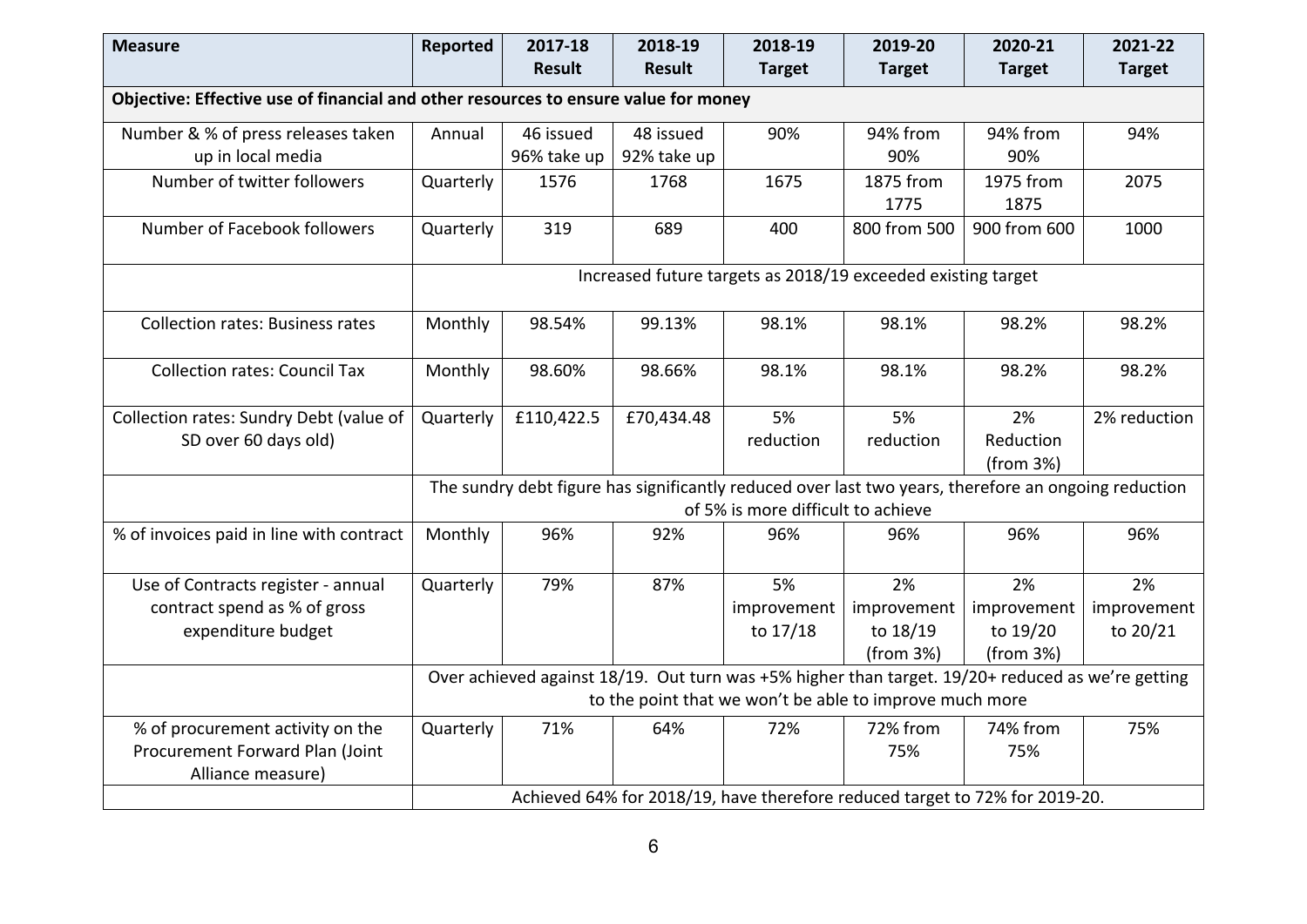| <b>Measure</b>                                                      | Reported  | 2017-18         | 2018-19                                                     | 2018-19                            | 2019-20                            | 2020-21                            | 2021-22                            |
|---------------------------------------------------------------------|-----------|-----------------|-------------------------------------------------------------|------------------------------------|------------------------------------|------------------------------------|------------------------------------|
|                                                                     |           | <b>Result</b>   | <b>Result</b>                                               | <b>Target</b>                      | <b>Target</b>                      | <b>Target</b>                      | <b>Target</b>                      |
| % of internal audit recommendations<br>implemented within timescale | Quarterly | 97.53%          | 97.39%                                                      | 97%                                | 97.5%                              | 98%                                | 98.5%                              |
| <b>External Audit Opinion</b>                                       | Annual    | Unqualified     | Unqualified<br>(2017/18)                                    | Unqualified                        | Unqualified                        | Unqualified                        | Unqualified                        |
| % of corporate efficiency savings met                               | Annual    | 100%            | 44.8% (Q3)                                                  | 100% of<br>target                  | 100% of<br>target                  | 100% of<br>Target                  | 100% of<br>target                  |
| a) Expenditure variance to budget<br>b) Income variance to budget   | Annual    | a) -7%<br>b) 7% | a) 0.05%<br>$u$ /spend Q3<br>b) 1.43% add<br>funding inc Q3 | Net Budget<br>$+/- 5%$<br>variance | Net Budget<br>$+/- 5%$<br>variance | Net Budget<br>$+/- 5%$<br>variance | Net Budget<br>$+/- 5%$<br>variance |



### **Aim 3: Help create a strong economy by supporting further regeneration of towns and villages**

| <b>Measure</b>                                                     | Reported | 2017-18                                                                                 | 2018-19                                                                            | 2018-19       | 2019-20                | 2020-21       | 2021-22       |
|--------------------------------------------------------------------|----------|-----------------------------------------------------------------------------------------|------------------------------------------------------------------------------------|---------------|------------------------|---------------|---------------|
|                                                                    |          | <b>Result</b>                                                                           | Result                                                                             | <b>Target</b> | <b>Target</b>          | <b>Target</b> | <b>Target</b> |
| Objective: Flourishing town centres that support the local economy |          |                                                                                         |                                                                                    |               |                        |               |               |
| % of empty town centre shops                                       | Annual   | Leek (7.9%),<br>Cheadle (14.3%),<br>Biddulph<br>$(18.2\%)$ .<br>Average 11.5%           | Leek 11.6%;<br>Cheadle 20.6%;<br>Biddulph 17%;<br><b>District Average</b><br>14.9% | < 10%         | < 13%<br>from<br>< 10% | < 10%         | < 10%         |
|                                                                    |          | As we are 5% above national average at present, target is to reduce gap by 2% next year |                                                                                    |               |                        |               |               |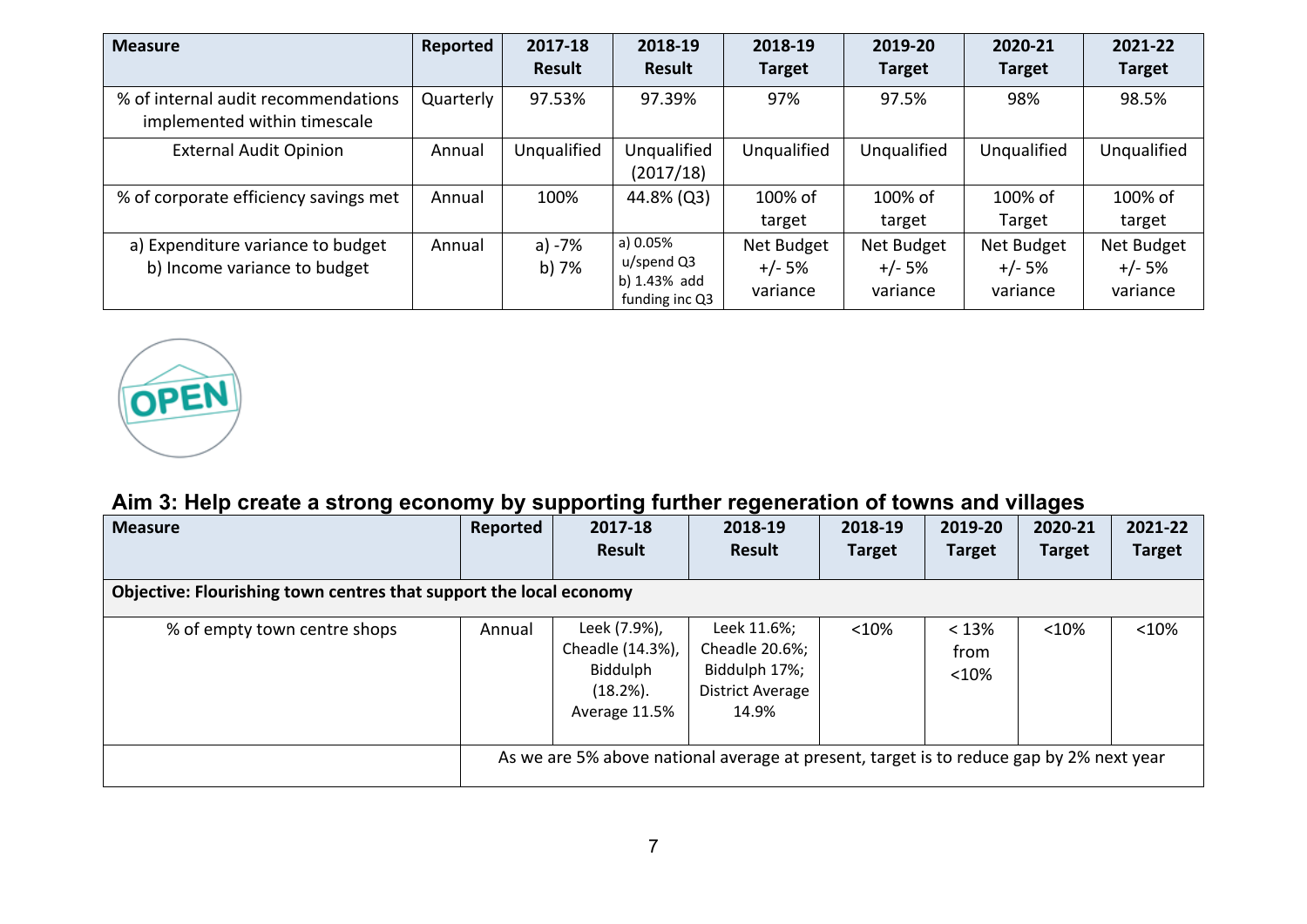| <b>Measure</b>                                                                              | Reported | 2017-18<br><b>Result</b>   | 2018-19<br><b>Result</b> | 2018-19<br><b>Target</b> | 2019-20<br><b>Target</b> | 2020-21<br><b>Target</b> | 2021-22<br><b>Target</b> |  |  |
|---------------------------------------------------------------------------------------------|----------|----------------------------|--------------------------|--------------------------|--------------------------|--------------------------|--------------------------|--|--|
| Objective: High quality development and building control with an open for business approach |          |                            |                          |                          |                          |                          |                          |  |  |
| Planning processing times a) Majors b)<br>Minors c) Others                                  | Monthly  | a)100%<br>b) 90%<br>c) 95% | a)100%<br>b)92%<br>c)95% | a)90%<br>b)85%<br>c)90%  | a)90%<br>b)85%<br>c)90%  | a)90%<br>b)85%<br>c)90%  | a)90%<br>b)85%<br>c)90%  |  |  |
| % of planning applications with pre-<br>application enquiries                               | Annual   | 12%                        | 10%                      | 10%                      | 10%                      | 10%                      | 10%                      |  |  |
| % of major developments allowed on Appeal                                                   | Monthly  | <b>New</b>                 | 0%                       | 10%                      | 10%                      | 10%                      | 10%                      |  |  |
| % of minor and other developments allowed<br>on appeal                                      | Monthly  | <b>New</b>                 | 0.6%                     | 10%                      | 10%                      | 10%                      | 10%                      |  |  |
| Agent satisfaction with Planning Service<br>(amended survey)                                | Annual   | 78%                        | 73%                      | 80%                      | 80%                      | 80%                      | 80%                      |  |  |
| % of planning enforcement cases resolved in<br>13 weeks                                     | Annual   | 68%                        | 75.9%                    | 70%                      | 80%                      | TBD                      | TBD                      |  |  |
| % of priority 1 planning enforcement cases<br>visited within 1 working day                  | Annual   | 100%                       | 100%                     | 90%                      | 90%                      | 90%                      | 90%                      |  |  |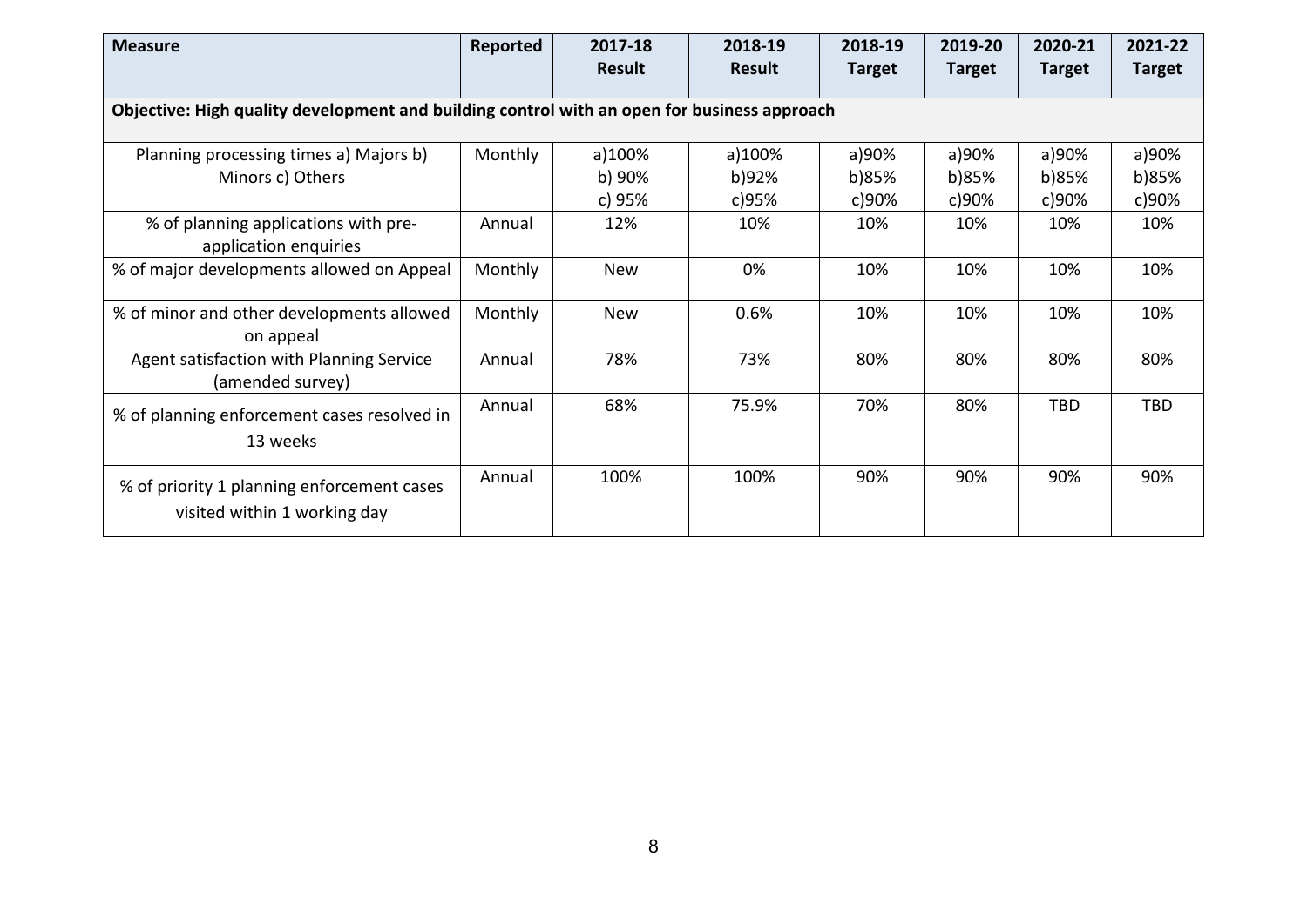

# **Aim 4: Protect and improve the environment**

| <b>Measure</b>                                                                                | Reported                                                                                         | 2017-18       | 2018-19       | 2018-19       | 2019-20                                                                                      | 2020-21           | 2021-22       |
|-----------------------------------------------------------------------------------------------|--------------------------------------------------------------------------------------------------|---------------|---------------|---------------|----------------------------------------------------------------------------------------------|-------------------|---------------|
|                                                                                               |                                                                                                  | <b>Result</b> | <b>Result</b> | <b>Target</b> | <b>Target</b>                                                                                | <b>Target</b>     | <b>Target</b> |
| <b>Objective: Effective recycling and waste management</b>                                    |                                                                                                  |               |               |               |                                                                                              |                   |               |
|                                                                                               |                                                                                                  |               |               |               |                                                                                              |                   |               |
| Recycling rates / Residual waste per                                                          | Quarterly                                                                                        | a)56%         | 58.43%        | 59%           | 57.5% from                                                                                   | 58% from          | 58%           |
| household                                                                                     |                                                                                                  | b)            | 364.47kg      | 375kg         | 59%                                                                                          | 60%               | 355kg         |
|                                                                                               |                                                                                                  | 380.6kg       |               |               | 365kg                                                                                        | 360 <sub>kg</sub> |               |
|                                                                                               |                                                                                                  |               |               |               | 2018-19 result is estimated as Q4 data has not been fully received.                          |                   |               |
| Missed bins per 100,000 collections (exc.<br>customer error and bad weather)                  | Monthly                                                                                          | 44.66         | 31.46         | 40            | 38 from 39                                                                                   | 36 from 38        | 34            |
|                                                                                               | It is proposed that the calculation should also exclude blocked access as a result of road works |               |               |               |                                                                                              |                   |               |
|                                                                                               |                                                                                                  |               |               |               | or parked cars as such issues are outside of the councils control. Hence the target has been |                   |               |
|                                                                                               |                                                                                                  |               |               |               | reviewed taking account of this change                                                       |                   |               |
| Objective: Provision of high quality public amenities, clean streets and environmental health |                                                                                                  |               |               |               |                                                                                              |                   |               |
| % of 'high risk' premises (A-C) inspected per<br>annum                                        | Quarterly                                                                                        | 100%          | 100%          | 100%          | 100%                                                                                         | 100%              | 100%          |
| % of routine permitted process premises<br>inspected                                          | Quarterly                                                                                        | 100%          | 100%          | 100%          | 100%                                                                                         | 100%              | 100%          |
| % food premises compliant with FSA criteria                                                   | Annual                                                                                           | 98%           | 98%           | 98%           | 98%                                                                                          | 98%               | 98%           |
| Number of fly tipping incidents collected by<br>the Council (exc. sec 46 waste)               | Monthly                                                                                          | 403           | 295           | 395           | 295 from<br>390                                                                              | 290 from<br>385   | 285           |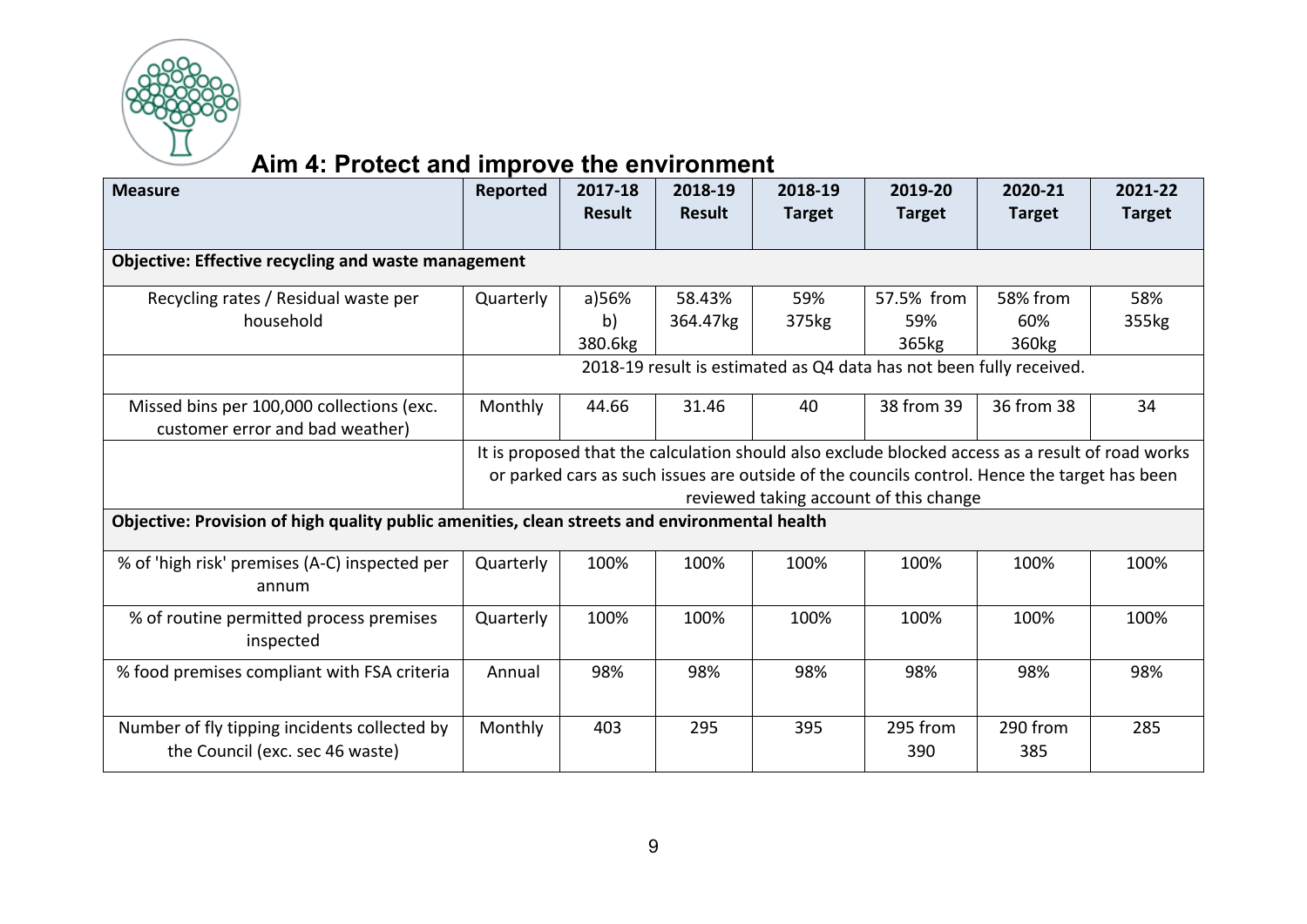| <b>Measure</b>                                                                                                                                                                                                                                                              | Reported                                                                                                                                                                                                                                                                                                                                                            | 2017-18<br><b>Result</b> | 2018-19<br><b>Result</b>        | 2018-19<br><b>Target</b>                                                                                                                                                                                                                                                | 2019-20<br><b>Target</b>                             | 2020-21<br><b>Target</b>                             | 2021-22<br><b>Target</b>                             |
|-----------------------------------------------------------------------------------------------------------------------------------------------------------------------------------------------------------------------------------------------------------------------------|---------------------------------------------------------------------------------------------------------------------------------------------------------------------------------------------------------------------------------------------------------------------------------------------------------------------------------------------------------------------|--------------------------|---------------------------------|-------------------------------------------------------------------------------------------------------------------------------------------------------------------------------------------------------------------------------------------------------------------------|------------------------------------------------------|------------------------------------------------------|------------------------------------------------------|
|                                                                                                                                                                                                                                                                             |                                                                                                                                                                                                                                                                                                                                                                     |                          |                                 | This indicator records the no. of incidents reported to the council. Whilst enforcement activity<br>may discourage fly tipping behaviour, the number of incidents reported to us is outside of our<br>control. Continuous improvement is therefore difficult to achieve |                                                      |                                                      |                                                      |
| Anti-Social Behaviour enforcements by type<br>(including behaviour adversely affecting the<br>environment)<br>a) number of warnings issued<br>b) number of fixed penalty notices issued<br>c) number of Community Protection Notices<br>issued<br>d) number of prosecutions | Monthly                                                                                                                                                                                                                                                                                                                                                             | <b>NEW</b>               | a) 38<br>b)72<br>c)1<br>$d$ ) 0 | a)35<br>b)50<br>c)4<br>d)contextual                                                                                                                                                                                                                                     | a)remove<br>b)contextual<br>c)remove<br>d)contextual | a)remove<br>b)contextual<br>c)remove<br>d)contextual | a)remove<br>b)contextual<br>c)remove<br>d)contextual |
|                                                                                                                                                                                                                                                                             | Remove a) and c) (see below). Fixed Penalty notices should be changed to a contextual<br>measure. It is really a measure of activity and a high or low figure could represent a good<br>outcome - the democratic and community service area's annual report to council will provide<br>the wider context in which to understand the relevance of the actual figure. |                          |                                 |                                                                                                                                                                                                                                                                         |                                                      |                                                      |                                                      |
| Street and environmental cleanliness<br>inspection results (% achieving top grades for<br>cleanliness)                                                                                                                                                                      | Annual                                                                                                                                                                                                                                                                                                                                                              | 96.4%                    | 91.67%                          | 88.5%                                                                                                                                                                                                                                                                   | 90% from<br>89%                                      | 90%                                                  | 90%                                                  |
|                                                                                                                                                                                                                                                                             |                                                                                                                                                                                                                                                                                                                                                                     |                          |                                 | A 90% target is more realistic and still challenges the Service Area to ensure that schedules are<br>in place and adhered to                                                                                                                                            |                                                      |                                                      |                                                      |
| Number of community clean-up campaigns                                                                                                                                                                                                                                      | Annual                                                                                                                                                                                                                                                                                                                                                              | 60                       | 72                              | 30                                                                                                                                                                                                                                                                      | 75 from 35                                           | 80 from 40                                           | 80                                                   |
|                                                                                                                                                                                                                                                                             |                                                                                                                                                                                                                                                                                                                                                                     |                          |                                 | With ongoing support and existing campaigns this PI should continue to improve                                                                                                                                                                                          |                                                      |                                                      |                                                      |
| Number of pest control contracts                                                                                                                                                                                                                                            | Annual                                                                                                                                                                                                                                                                                                                                                              | 50                       | 52                              | 52                                                                                                                                                                                                                                                                      | 54                                                   | 56                                                   | 58                                                   |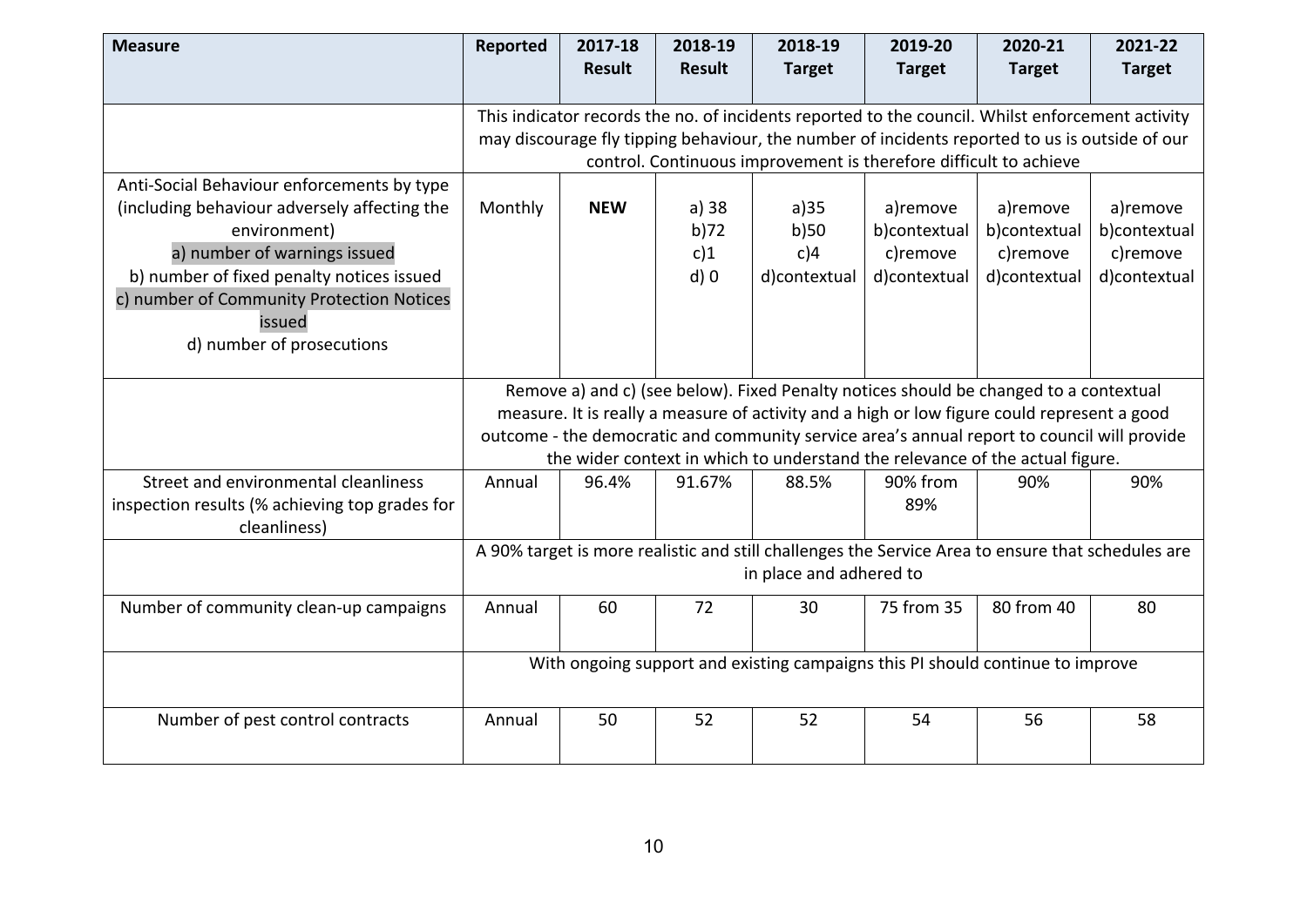| <b>Measure</b>                                                                                                          | Reported | 2017-18<br><b>Result</b> | 2018-19<br><b>Result</b>    | 2018-19<br><b>Target</b> | 2019-20<br><b>Target</b> | 2020-21<br><b>Target</b> | 2021-22<br><b>Target</b> |
|-------------------------------------------------------------------------------------------------------------------------|----------|--------------------------|-----------------------------|--------------------------|--------------------------|--------------------------|--------------------------|
| Private water supplies - % of sampling<br>programme completed                                                           | Annual   | 100%                     | 100%                        | 100%                     | 100%                     | 100%                     | 100%                     |
| Pollution measures - air quality: %<br>compliance against national reporting<br>requirements in relation to air quality | Annual   | 100%                     | 100%                        | 100%                     | 100%                     | 100%                     | 100%                     |
| Customer satisfaction with regulatory<br>services (environment)                                                         | Annual   | N/a                      | No Survey<br>carried<br>out | Establish<br>baseline    | TBD.                     | <b>TBD</b>               | TBD                      |
| Objective: Provision of quality parks and open spaces                                                                   |          |                          |                             |                          |                          |                          |                          |
| Green Flag awards maintained                                                                                            | Annual   | 1                        | $\mathbf{1}$                |                          | $\mathbf{1}$             |                          | 1                        |
| Objective: Promote environmentally sustainable policies and practices                                                   |          |                          |                             |                          |                          |                          |                          |
| Paper consumption across the alliance                                                                                   | Monthly  | 2408<br>reams            | 2470<br>reams               | 2500<br>reams            | 2000<br>reams            | 2000<br>reams            | 2000<br>reams            |
|                                                                                                                         |          |                          |                             |                          |                          |                          |                          |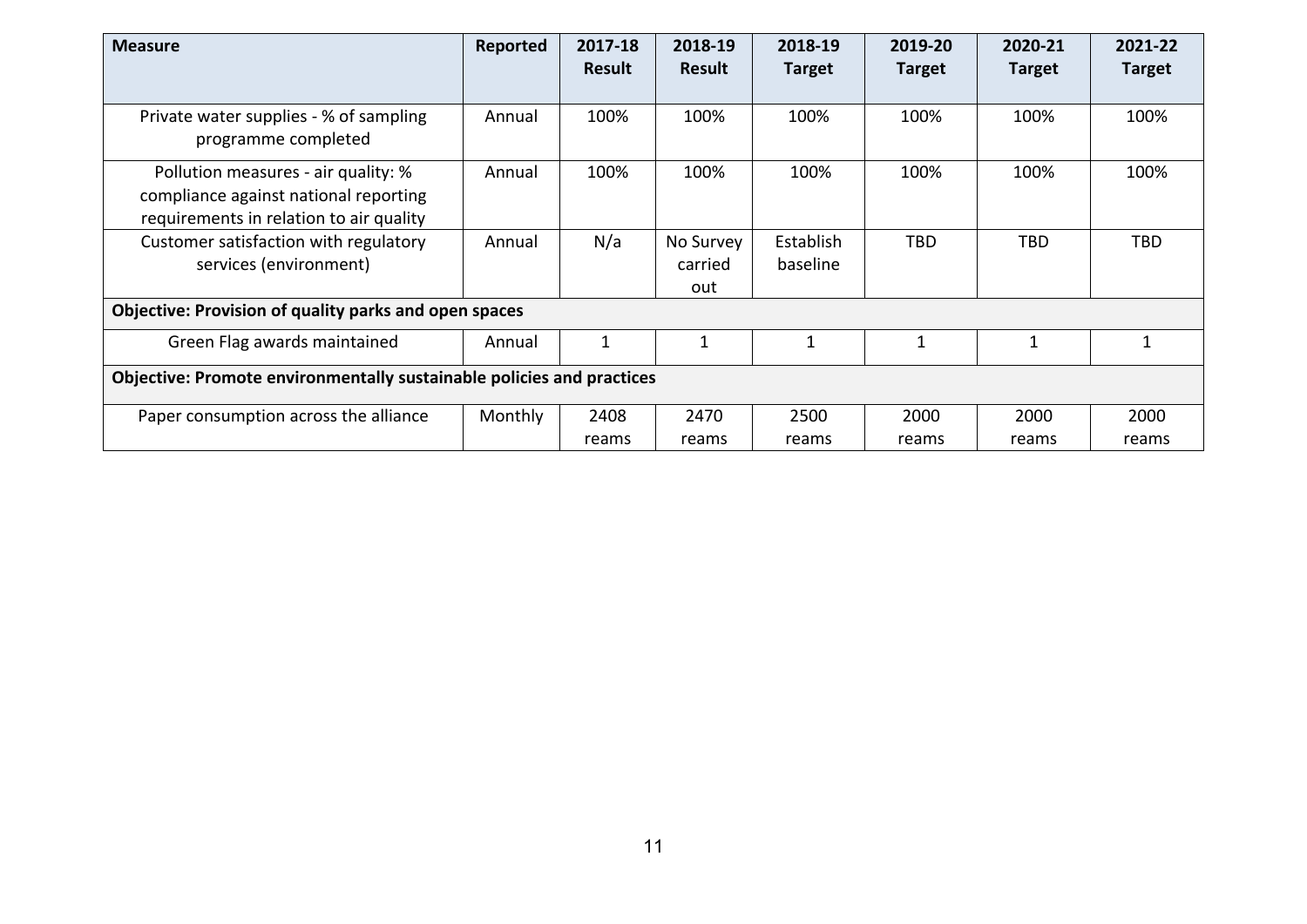

#### **Aim 1: Help create a safer and healthier environment for our residents to live and work**

- 1. Housing Benefits processing: % of overpayments recovered
- 2. Landlord Accreditation Scheme Numbers signed up to scheme
- 3. Cost of CCTV per capita- delete
- 4. CCTV: a) no. of data downloads for the police and b)number of resolved offences due to CCTV- delete
- 5. Costs of leisure centre provision per households
- 6. External leverage from grants £ for £- delete
- 7. Number of voluntary groups supported
- 8. Levels of inactivity among local population
- 9. Number of volunteers within local sports clubs (Sport England's Active Lives Survey)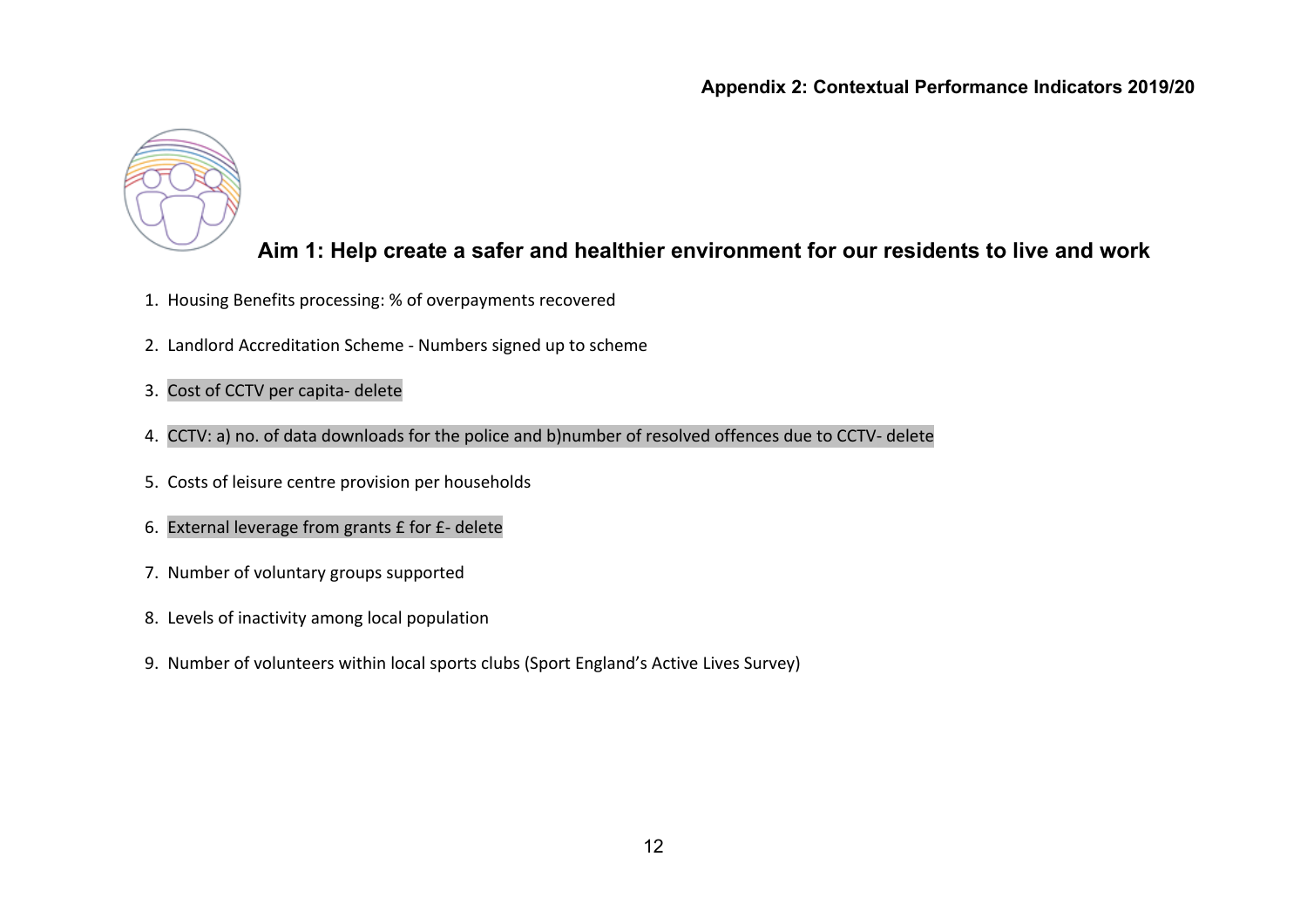

## **Aim 2: Meet financial challenges and provide value for money**

- 1. The number of empty homes
- 2. Number of twitter re-tweets
- 3. % of FOI requests diverted to the website / publication scheme
- 4. The cost of dealing with FOI requests
- 5. Complaint handling: Number received
- 6. Customer Feedback: Level of compliments
- 7. Staff Climate Survey
- 8. Staff turnover rate
- 9. % of income generated against net budget
- 10. External funding levered annually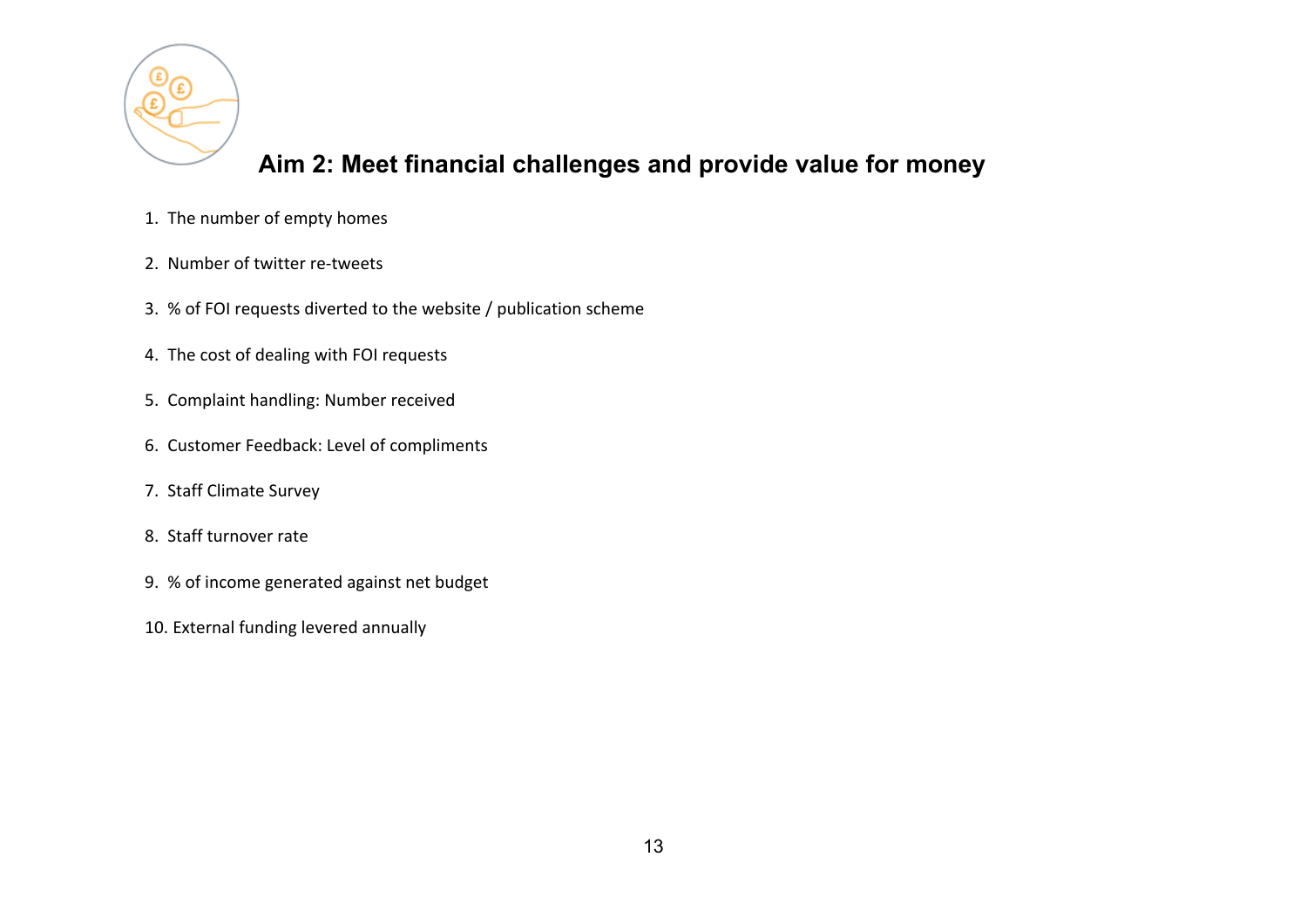

# **Aim 3: Support economic development and regeneration**

- 1. Number of affordable homes delivered
- 2. Local Plan Delivery: Number of completions for homes : sqft of employment space delivered
- 3. Number of businesses supported by the Growth Hub (fair proportion across partnership)
- 4. Number of enterprises operating in the area (considering business starts as well as deaths; as recorded through ONS stats)
- 5. Cost to the Council per Market (Subsidy)
- 6. Visitor spend in the area
- 7. TICs online hits
- 8. Total tourist bed spaces
- 9. Total overnight stays (tourism)
- 10. Planning application processing costs
- 11. Costs awarded against the council from planning appeals
- 12. Number of attendees at Planning Surgeries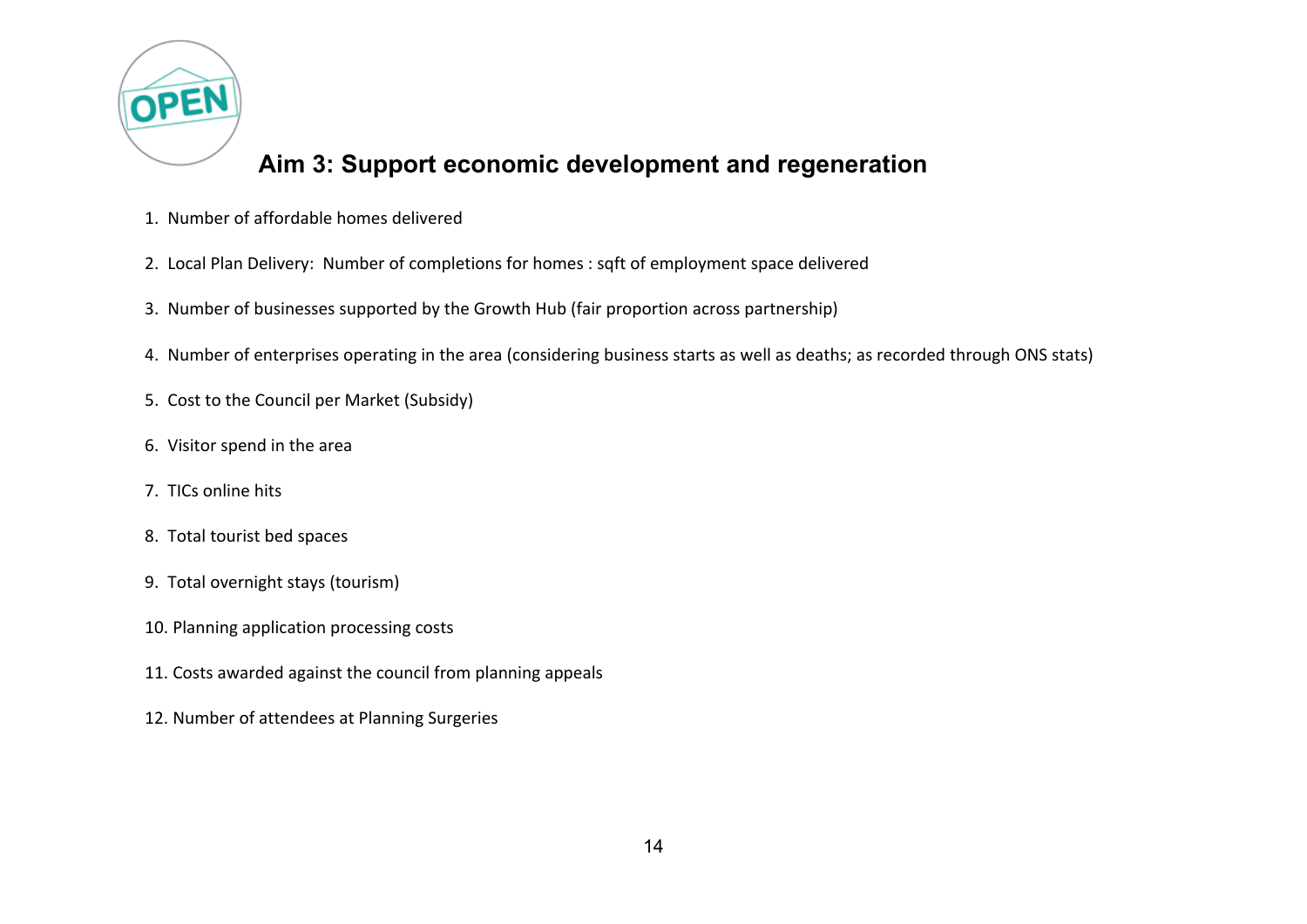

# **Aim 4: Protect and improve the environment**

- 1. Anti- Social behaviour: Number of prosecutions
- 2. Cost per household of waste and recycling service
- 3. Cost measures: public conveniences
- 4. Cost of street cleansing service
- 5. Cost measures: Environmental Health Service
- 6. Number of premises in each of the 6 food hygiene star rating gradings (from 0 to 5)
- 7. Cost of parks and open spaces per capita
- 8. Net income per car parking space
- 9. Parking PCNs issued and % collected
- 10. % of car park spaces accredited with Park Mark
- 11. No & % of disabled bays within car parks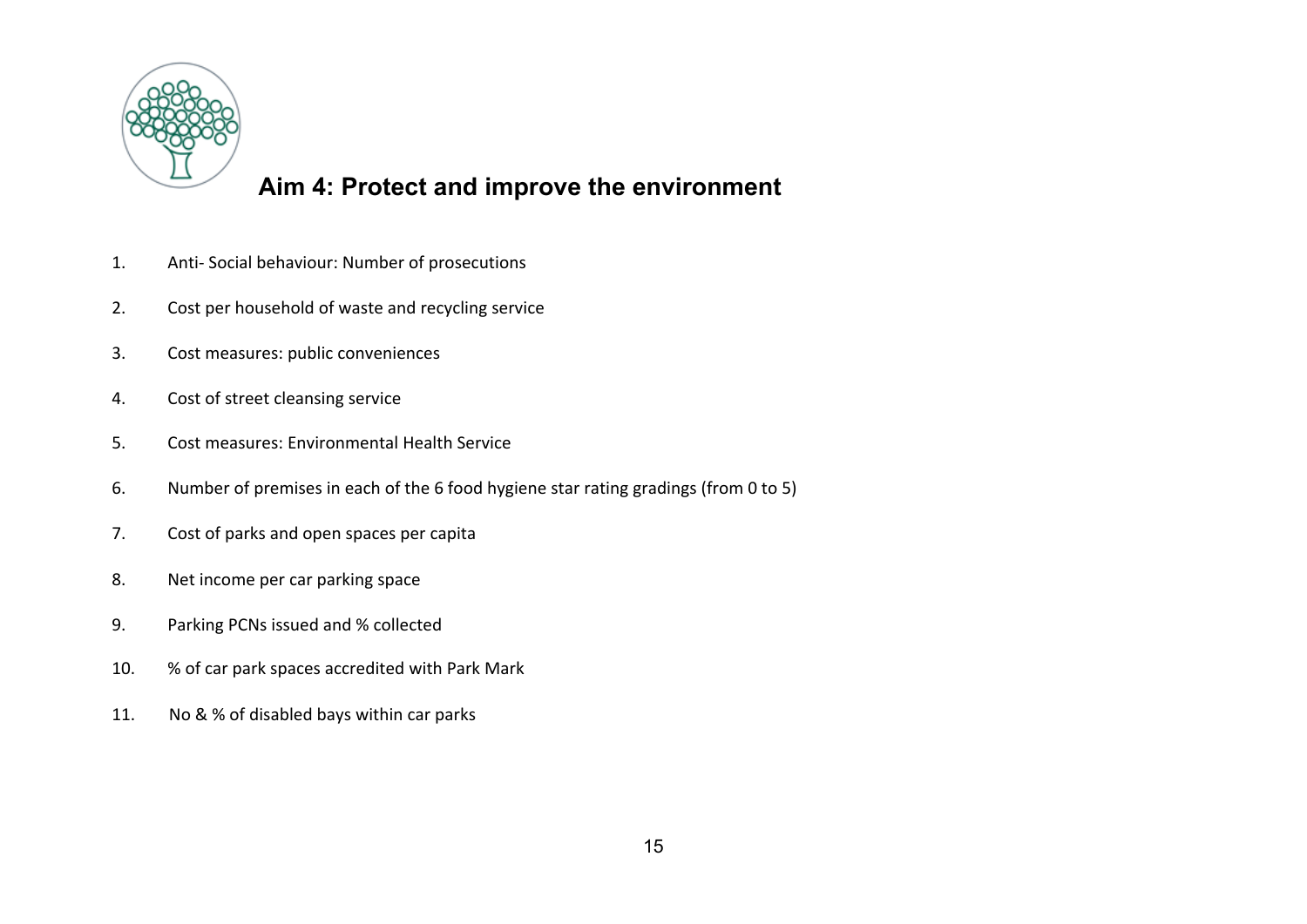#### **Appendix 3: Deleted Performance Indicators 2019/20**

| <b>Performance Indicator</b>                                                                          | <b>Reason for proposed deletion</b>                                                                                                                                                      |
|-------------------------------------------------------------------------------------------------------|------------------------------------------------------------------------------------------------------------------------------------------------------------------------------------------|
| Homelessness: % of cases prevented                                                                    | Replaced in Q3 2018-19 with new more appropriate measure.                                                                                                                                |
| Cost of CCTV per capita                                                                               | The CCTV investment is fixed so the PI should therefore be deleted (Council decision re CCTV).                                                                                           |
| CCTV: a) number of data downloads for the<br>police and b) number of resolved offences<br>due to CCTV | This is a measure of police requests rather than crime detection or prevention. Suggest instead<br>that commentary on CCTV is included in the annual community safety report to council. |
| External leverage from grants £ for £                                                                 | It is proving difficult to get reliable information from partners.                                                                                                                       |

#### **Aim 1: Help create a safer and healthier environment for our residents to live and work**

#### **Aim 2: Meet financial challenges and provide value for money**

| Performance Indicator                     | $^\circ$ Reason for proposed deletion                                                          |
|-------------------------------------------|------------------------------------------------------------------------------------------------|
| Customer Service Excellence accreditation | We are not proceeding with the formal accreditation and will be focusing on embedding the Ican |
|                                           | make a difference culture.                                                                     |

#### **Aim 4: Protect and improve the environment**

| <b>Performance Indicator</b>                                                                               | Reason for proposed deletion                                                                                                                                              |
|------------------------------------------------------------------------------------------------------------|---------------------------------------------------------------------------------------------------------------------------------------------------------------------------|
| Customer satisfaction with street<br>cleanliness                                                           | Survey was not undertaken in December 2018 and there are no plans for citizen's survey this year.                                                                         |
| Customer satisfaction with public<br>toilets                                                               | Survey was not undertaken in December 2018 and there are no plans for citizen's survey this year.                                                                         |
| Customer satisfaction with waste and<br>recycling                                                          | Survey was not undertaken in December 2018 and there are no plans for citizen's survey this year.                                                                         |
| Anti-Social Behaviour enforcements by<br>type (including behaviour adversely<br>affecting the environment) | Democratic and Community Services will produce an annual report that will indicate the level of<br>activity and this information is provided regularly to Exec / cabinet. |